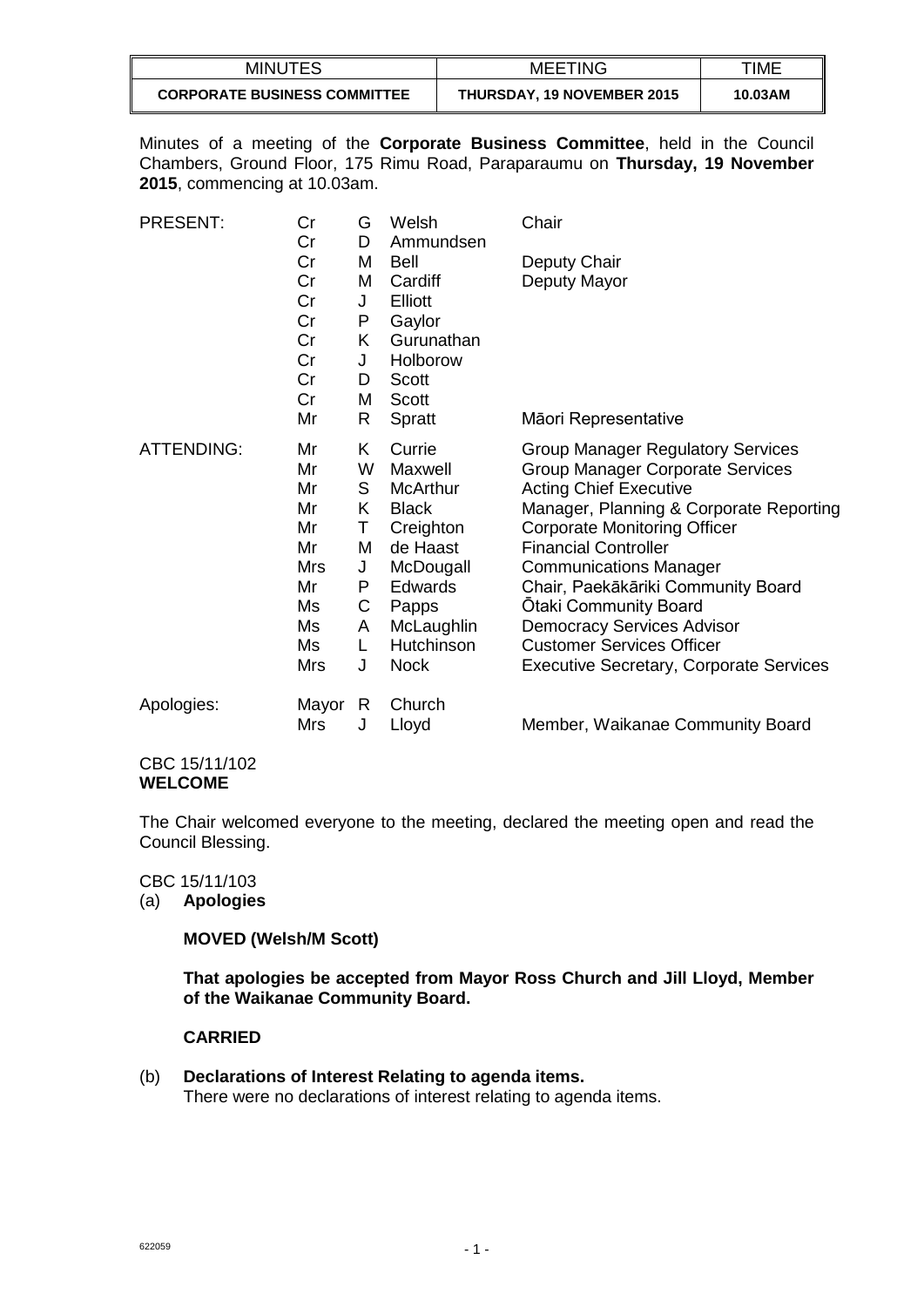| <b>MINUTES</b>                      | <b>MEETING</b>                    | TIME    |
|-------------------------------------|-----------------------------------|---------|
| <b>CORPORATE BUSINESS COMMITTEE</b> | <b>THURSDAY, 19 NOVEMBER 2015</b> | 10.03AM |

### CBC 15/11/104 **PUBLIC SPEAKING TIME**

#### Mr Alderton

Mr Alderton spoke of his concerns of costs associated with advancing the construction of Waikanae Duplicate Rising Main as per report IS-15-1748 and felt the building of a new treatment station in Waikanae would be a better option.

#### Russell Spratt

Mr Spratt spoke of his concerns on the transference of a liquor licence and the lack of communication with iwi over the Council's systems and processes, including areas of cultural significance and requested that Council "respect the past, living in partnership in the present and protect the future".

### CBC 15/11/105 **MEMBERS' BUSINESS**

(a) Public Speaking Time Responses.

## Mr Alderton

The option to building a treatment plant off Fields Way in Waikanae, now known as Pharazyn Reserve, would be restrictive in terms of capital works and the consent requirements would be significantly problematic and costly. The Council had an existing alternative site in Paraparaumu where they had already structurally invested in bringing wastewater through that site which had an operational consent through to 2023.

#### **Mr Spratt**

It was advised that the notification under the Sale of Liquor Act was tightly prescribed and it was the obligation of the applicant rather than the Council to provide notification.

In addition to that, Council officers, in their role of servicing the District Licensing Committee, would look at options to establish a process of alerting the iwi to receiving applications without compromising the statutory framework which was very prescriptive.

Further advice would be obtained about the NZ Law Commission's recommendations to expand notification to interested people or groups. Whether this could be done within the nature of the Act and Regulations would need to checked and this would be reported back through matters under action. It was commented that it would be useful to include not just iwi but also the need to keep the community and community boards informed was important.

Members expressed their regret over the sensitivity of this site not being recognised through the notification process, although they understood there were legal restraints and hoped that a way could be found to honour the partnership between the Council and iwi and still keep within the regulations and guidelines.

- (b) Leave of Absence There was no leave of absence.
- (c) Matters of an Urgent Nature. There were no matters of an urgent nature.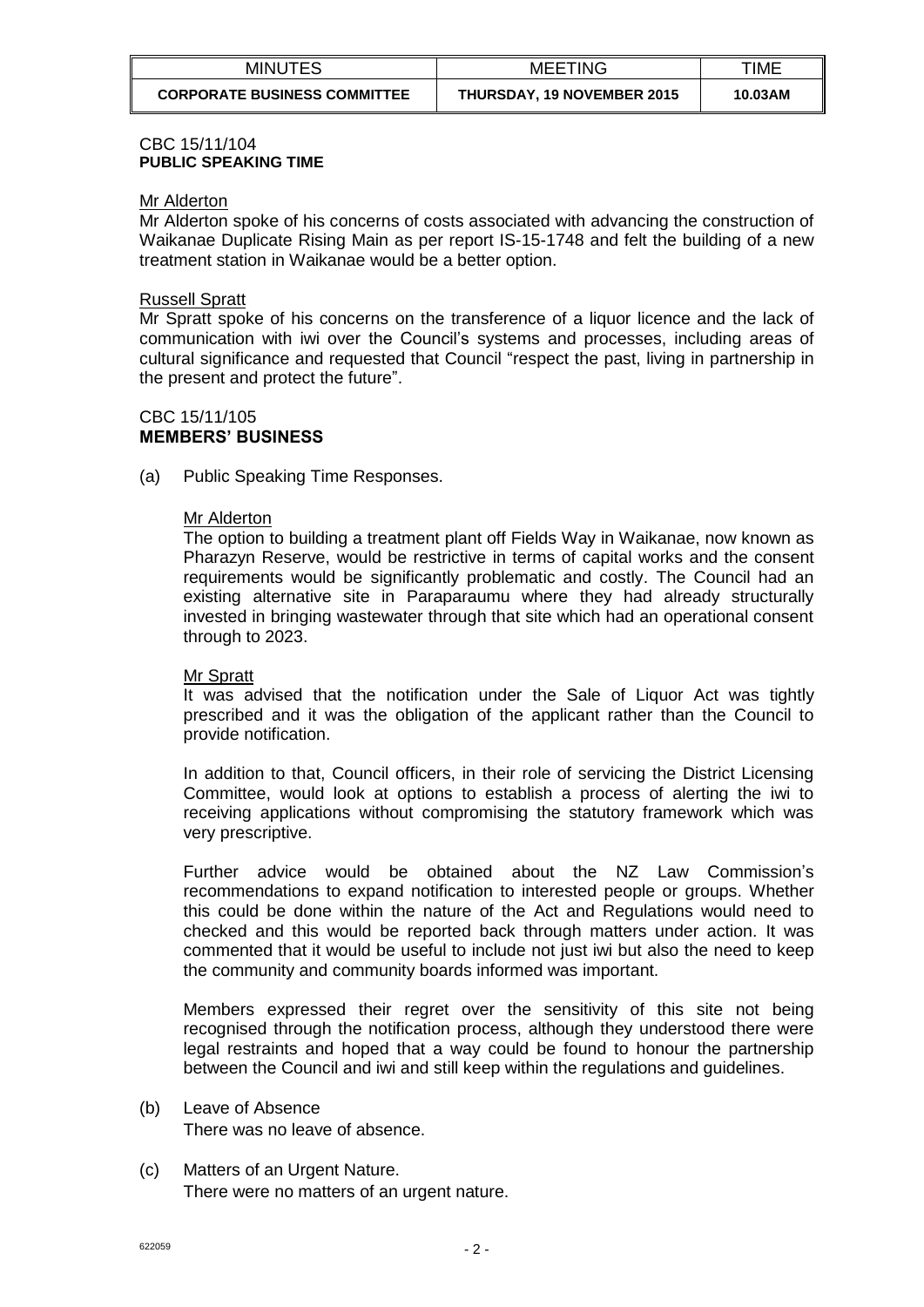| <b>MINUTES</b>                      | <b>MEETING</b>                    | TIME    |
|-------------------------------------|-----------------------------------|---------|
| <b>CORPORATE BUSINESS COMMITTEE</b> | <b>THURSDAY, 19 NOVEMBER 2015</b> | 10.03AM |

#### CBC 15/11/106

# **WAIKANAE DUPLICATE RISING MAIN CONSTRUCTION ADVANCEMENT (IS-15-1748)**

*This item was moved and discussed after the Finance Report.*

## CBC 15/11/107 **ACTIVITY REPORT: 1 JULY TO 30 SEPTEMBER 2015 (SP-15-1741)**

Kevin Black, Manager, Planning and Corporate Reporting gave a presentation showing a summary of the Council's activities.

Group Managers spoke to their slides and responded to Members' questions.

Congratulations were given to the Regulatory team for their response time for building and resource consents.

#### **MOVED (Welsh/M Scott)**

**That the Corporate Business Committee notes the status of the projects in the Summary List of Projects (Appendix A) and the performance results for the first quarter of 2015/16 contained in the Activity Reports attached as Appendix B to this Report SP-15-1741.**

## **CARRIED**

*The meeting was adjourned 11.01am and reconvened at 11.09am.*

*Cr Elliott re-joined the meeting at 11.10am*

#### CBC 15/11/108 **FINANCIAL REPORT TO 30 SEPTEMBER 2105 (Corp-15-1753)**

Mark de Haast, Financial Controller, gave a presentation showing a summary of the financials and spoke to the report.

#### **MOVED (Welsh/D Scott)**

**That the Corporate Business Committee notes the actual financial performance and position for the quarter ended 30 September 2015 as contained in this report (Corp-15-1753).**

#### **CARRIED**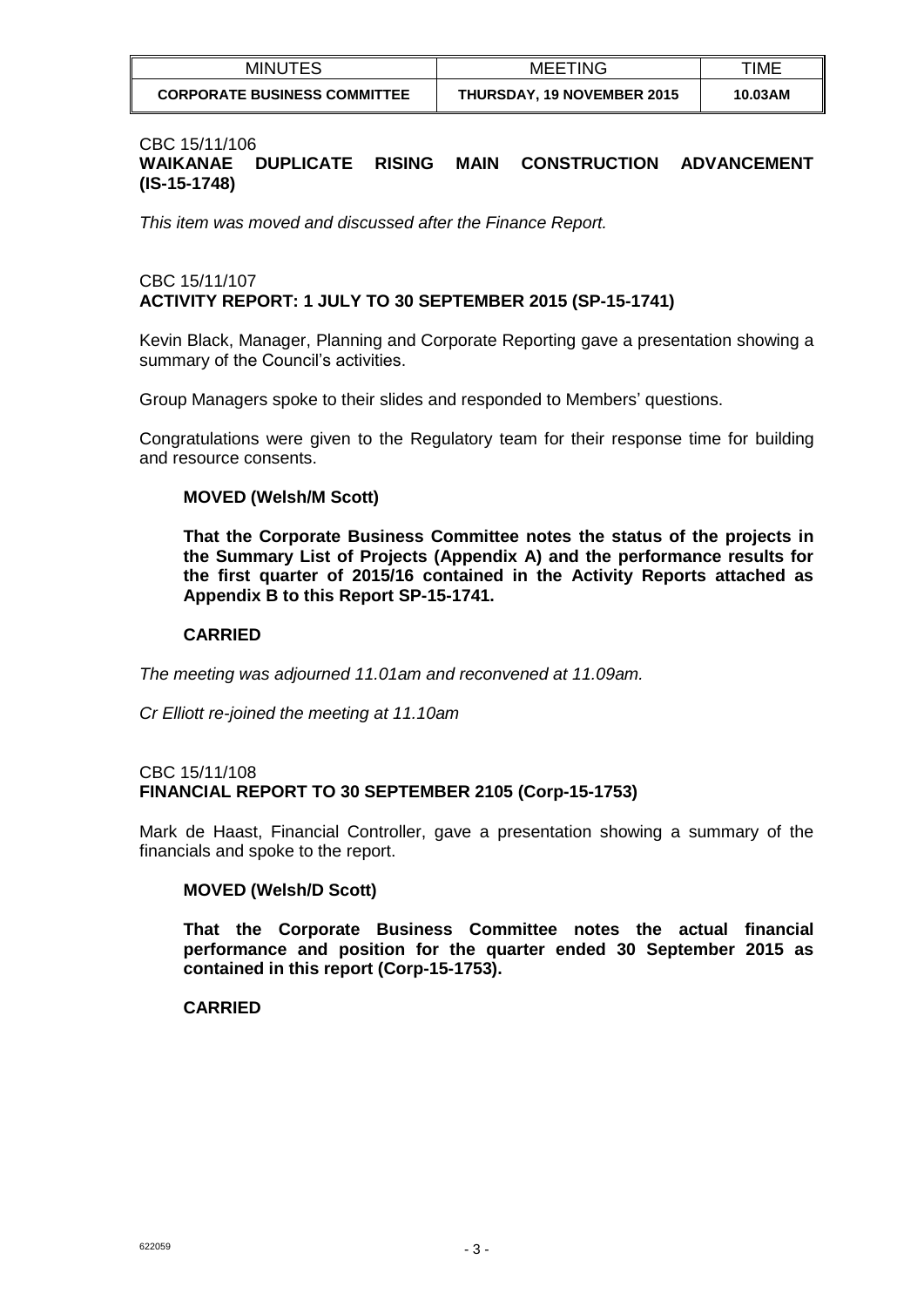| <b>MINUTES</b>                      | <b>MEETING</b>                    | TIME    |
|-------------------------------------|-----------------------------------|---------|
| <b>CORPORATE BUSINESS COMMITTEE</b> | <b>THURSDAY, 19 NOVEMBER 2015</b> | 10.03AM |

#### CBC 15/11/109

## **WAIKANAE DUPLICATE RISING MAIN CONSTRUCTION ADVANCEMENT (IS-15-1748)**

Sean Mallon, Group Manager Infrastructure Services, spoke to the report.

It was advised that the wastewater pumping station located on Te Moana Road on the corner of Rauparaha Street would be known as Pumping Station 9.

#### **MOVED (M Scott/Cardiff)**

**That the Corporate Business Committee accept the recommendation to proceed with option two.**

**That the Corporate Business Committee approves the re-prioritisation of wastewater capital projects funding as follows:**

- **\$700k for the Dissolved Air flotation (DAF) renewal in 2015/2016 transferred to 2016/2017 and increased for CPI to \$717k;**
- **\$1.13 million of annual pipe renewals from years 2015-2017 transferred into years 2017/18 and 2018/19 to give yearly budgets of \$1.26m and \$818k respectively;**
- **\$300k of wastewater network reconfigurations in 2015/2016 transferred to 2016/2017 and increased for CPI to \$313k; and**
- **the \$4.08m funding for the Duplicate rising main redistributed across years 2015-19 as follows: \$1.75m, \$200k, \$100k, \$2.0m.**

#### **CARRIED**

Cr Elliot voted against the motion.

It was advised that the timing of the works around the re-prioritisation of wastewater capital projects could be discussed further during the Annual Plan process.

## CBC 15/11/110 **LOCAL GOVERNMENT FUNDING AGENCY 2014/15 ANNUAL REPORT**

Mr de Haast spoke to the report.

#### **MOVED (Bell/Ammundsen)**

**That the Corporate Business Committee notes the performance of the Local government funding Agency in its 2015 annual Report.**

#### **CARRIED**

*Cr Holborow left the meeting at 12.06pm and returned at 12.07pm*